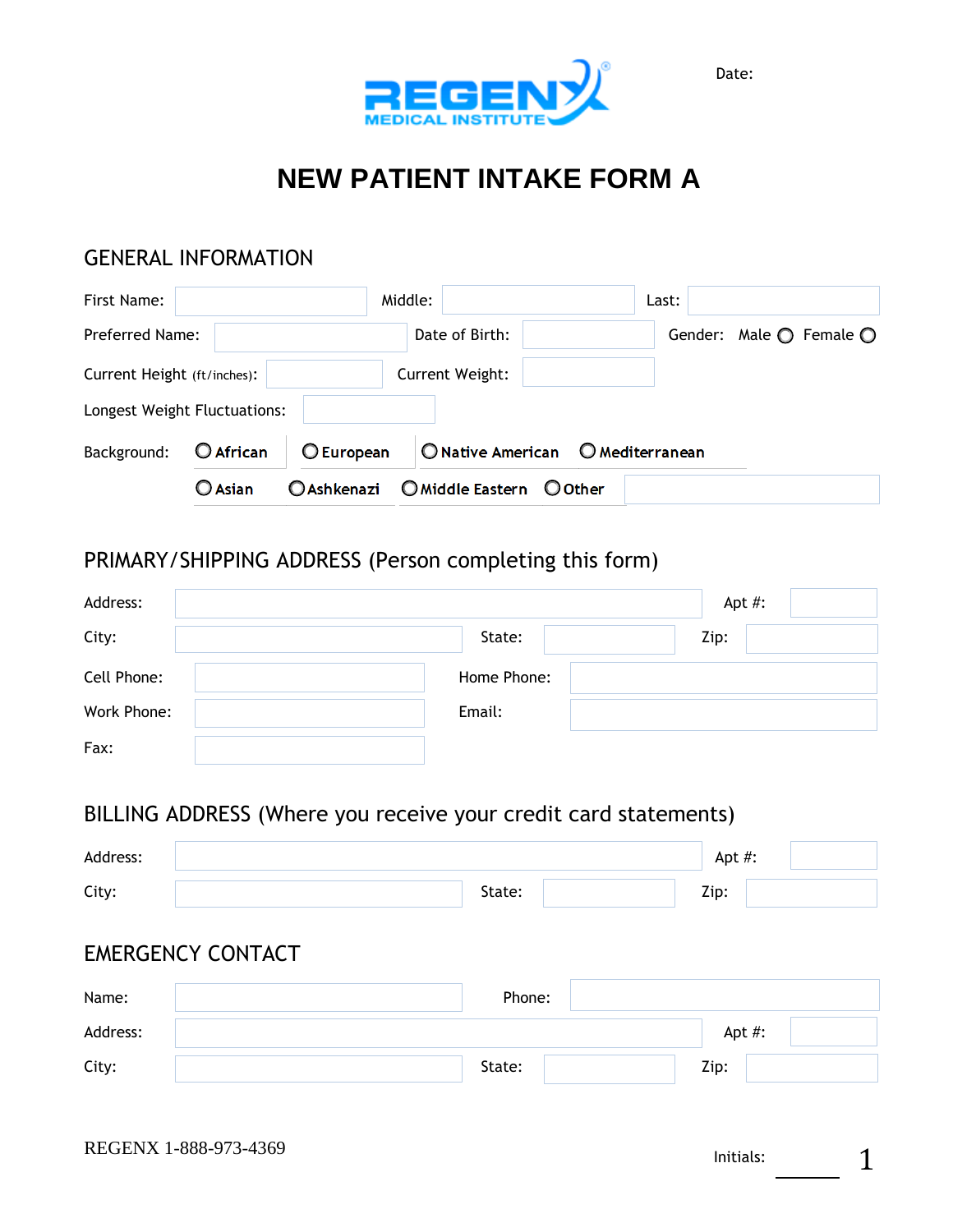| REFERRED BY Website $\Box$ Media $\Box$ Friend or Family member $\Box$ |  |  | Date: |
|------------------------------------------------------------------------|--|--|-------|
| Patient Coordinator:                                                   |  |  |       |

## **CONCERNS**

| What do you hope to achieve in your visit with us? |  |  |  |  |  |  |  |
|----------------------------------------------------|--|--|--|--|--|--|--|
|                                                    |  |  |  |  |  |  |  |
| When was the last time you felt well?              |  |  |  |  |  |  |  |
| Did something trigger your change in health?       |  |  |  |  |  |  |  |
| Is there anything that makes you feel worse?       |  |  |  |  |  |  |  |
| Is there anything that makes you feel better?      |  |  |  |  |  |  |  |

Please rank current and ongoing problems by priority and fill in the other boxes as completely as possible:

| Describe problem |                         | mild moderate severe Prior Treatment/Approach | excellent good fail |             |  |
|------------------|-------------------------|-----------------------------------------------|---------------------|-------------|--|
|                  | $\circ$ $\circ$ $\circ$ |                                               |                     | $O$ $O$ $O$ |  |
|                  | $O$ $O$ $O$             |                                               |                     | $O$ $O$ $O$ |  |
|                  | $O$ $O$ $O$             |                                               |                     | $O$ $O$ $O$ |  |

## DENTAL HISTORY

| Fillings How many? |                                                                             |  |
|--------------------|-----------------------------------------------------------------------------|--|
|                    | Gold Fillings     Root Canals     Implants     Tooth Pain     Bleeding Gums |  |
|                    | Gingivitis     Problems with Chewing                                        |  |
|                    | Do you floss regularly? $\bigcap$ Yes $\bigcap$ No                          |  |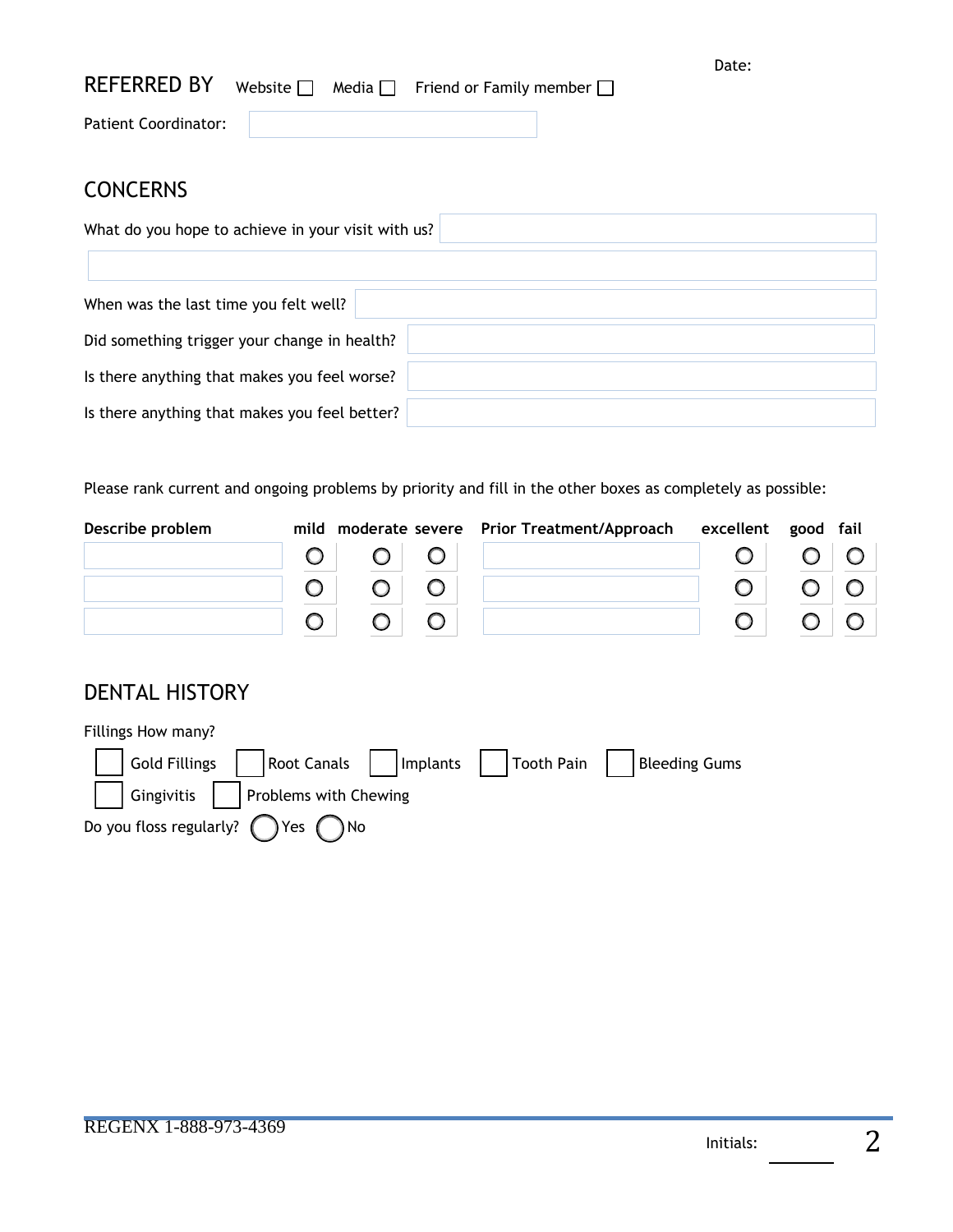#### **P = Past C = Current F = Family If the answer is NONE, please leave blank.**

| P | C. | F GASTROINTESTINAL               | Date of Onset | P |  | C   F   CARDIOVASCULAR      | Date of Onset |
|---|----|----------------------------------|---------------|---|--|-----------------------------|---------------|
|   |    | Irritable Bowel Syndrome         |               |   |  | <b>Heart Disease</b>        |               |
|   |    | Inflammatory Bowel Disease       |               |   |  | <b>Elevated Cholesterol</b> |               |
|   |    | Crohn's                          |               |   |  | Hypertension                |               |
|   |    | <b>Ulcerative Colitis</b>        |               |   |  | (high blood pressure)       |               |
|   |    | Gastritis / Peptic Ulcer Disease |               |   |  | <b>Rheumatic Fever</b>      |               |
|   |    | GERD (reflux)                    |               |   |  | Mitral Valve Prolapse       |               |
|   |    | Celiac Disease                   |               |   |  | Other                       |               |
|   |    | Other                            |               |   |  |                             |               |

| $\boldsymbol{\mathsf{P}}$ | c <sub>1</sub> | F | METABOLIC/ENDOCRINE                  | Date of Onset | P | $\mathbf{C}$ | F | INFLAMMATORY/AUTOIMMUNE Date of Onset |  |
|---------------------------|----------------|---|--------------------------------------|---------------|---|--------------|---|---------------------------------------|--|
|                           |                |   | Type 1 Diabetes                      |               |   |              |   | Chronic Fatigue Syndrome              |  |
|                           |                |   | Type 2 Diabetes                      |               |   |              |   | Autoimmune Disease                    |  |
|                           |                |   | Hypoglycemia                         |               |   |              |   | <b>Rheumatoid Arthritis</b>           |  |
|                           |                |   | Metabolic Syndrome (Insulin          |               |   |              |   | Lupus SLE                             |  |
|                           |                |   | Resistance or Pre-Diabetes)          |               |   |              |   | Immune Deficiency Disease             |  |
|                           |                |   | Hypothyroidism (low thyroid)         |               |   |              |   | Severe Infectious Disease             |  |
|                           |                |   | Hyperthyroidism (overactive thyroid) |               |   |              |   | Poor Immune Function                  |  |
|                           |                |   | <b>Endocrine Problems</b>            |               |   |              |   | (frequent infections)                 |  |
|                           |                |   | Polycystic Ovarian Syndrome (PCOS)   |               |   |              |   | Food Allergies                        |  |
|                           |                |   | Weight Gain                          |               |   |              |   | <b>Environmental Allergies</b>        |  |
|                           |                |   | <b>Weight Loss</b>                   |               |   |              |   | Multiple Chemical Sensitivity         |  |
|                           |                |   | <b>Frequent Weight Fluctuations</b>  |               |   |              |   | Latex Allergy                         |  |
|                           |                |   | <b>Bulimia</b>                       |               |   |              |   | Other                                 |  |
|                           |                |   | Anorexia                             |               |   |              |   |                                       |  |
|                           |                |   | <b>Binge Eating Disorder</b>         |               |   |              |   |                                       |  |
|                           |                |   | Night Eating Syndrome                |               |   |              |   |                                       |  |
|                           |                |   | Eating Disorder (non-specific)       |               |   |              |   |                                       |  |
|                           |                |   | Other                                |               |   |              |   |                                       |  |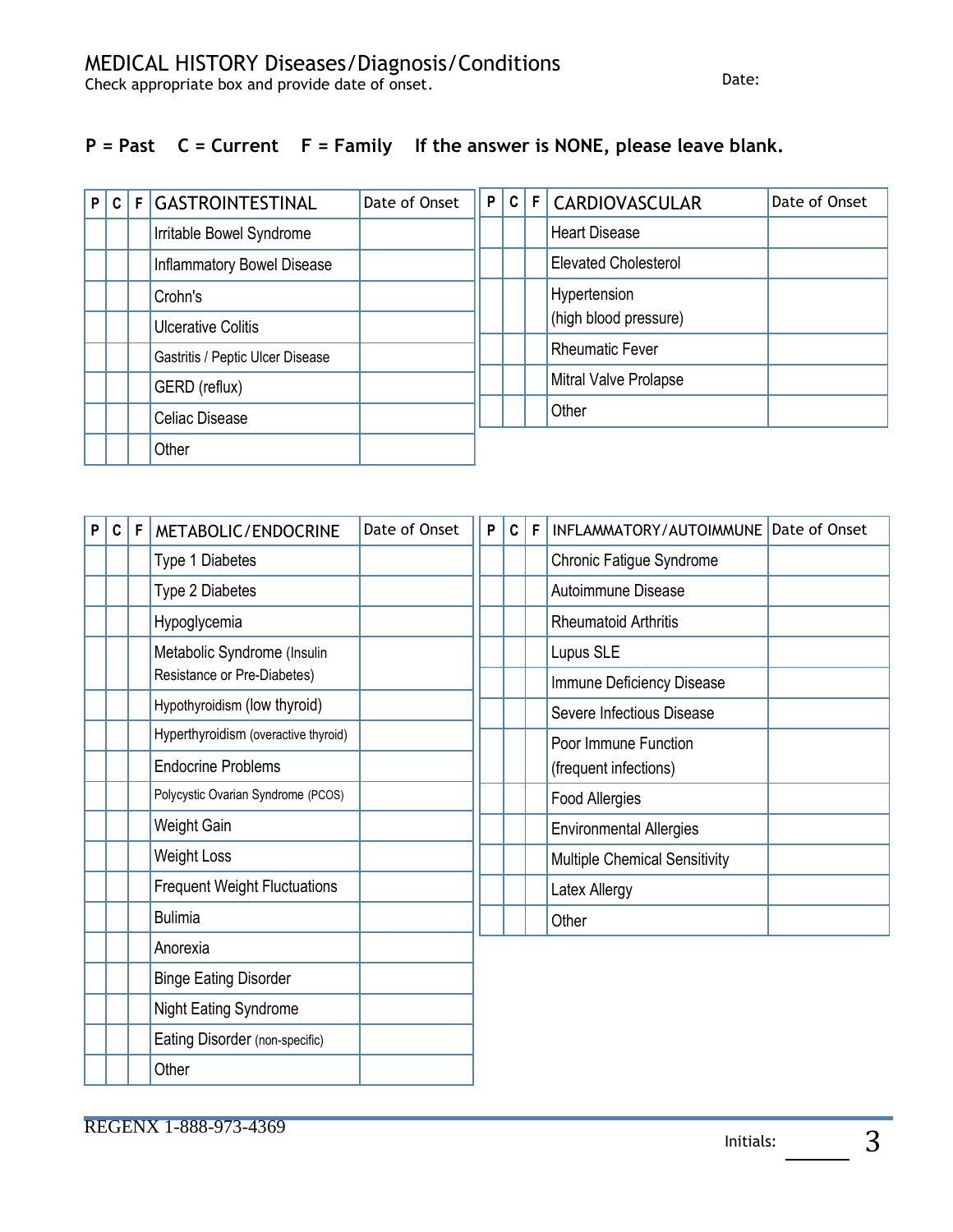## **P = Past C = Current F = Family** Date:

**If the answer is NONE, please leave blank.**

|  | P C F GENITAL#URINARY SYSTEMS Date of Onset |  | P C F MUSCULOSKELETAL/PAIN Date of Onset |  |
|--|---------------------------------------------|--|------------------------------------------|--|
|  | <b>Kidney Stones</b>                        |  | Arthritis                                |  |
|  | <b>Urinary Tract Infections</b>             |  | Fibromyalgia                             |  |
|  | Yeast Infections                            |  | Chronic Pain                             |  |
|  | Other                                       |  | Other                                    |  |

| $\mathsf{P}$ |  | <b>CFCANCER</b> | Date of Onset |
|--------------|--|-----------------|---------------|
|              |  |                 |               |
|              |  |                 |               |

| P C F |  | <b>RESPIRATORY DISEASES</b>       | Date of Onset | P | $\pm$ C $\pm$ | F SKIN DISEASES | Date of Onset |
|-------|--|-----------------------------------|---------------|---|---------------|-----------------|---------------|
|       |  | <b>Frequent Ear Infections</b>    |               |   |               | Eczema          |               |
|       |  | <b>Frequent Upper Respiratory</b> |               |   |               | Psoriasis       |               |
|       |  | Infections                        |               |   |               | Acne            |               |
|       |  | Asthma                            |               |   |               | Other           |               |
|       |  | <b>Chronic Sinusitis</b>          |               |   |               |                 |               |
|       |  | <b>Bronchitis</b>                 |               |   |               |                 |               |
|       |  | Sleep Apnea                       |               |   |               |                 |               |
|       |  | Other                             |               |   |               |                 |               |

#### ALLERGIES

| None |
|------|
|      |
|      |
|      |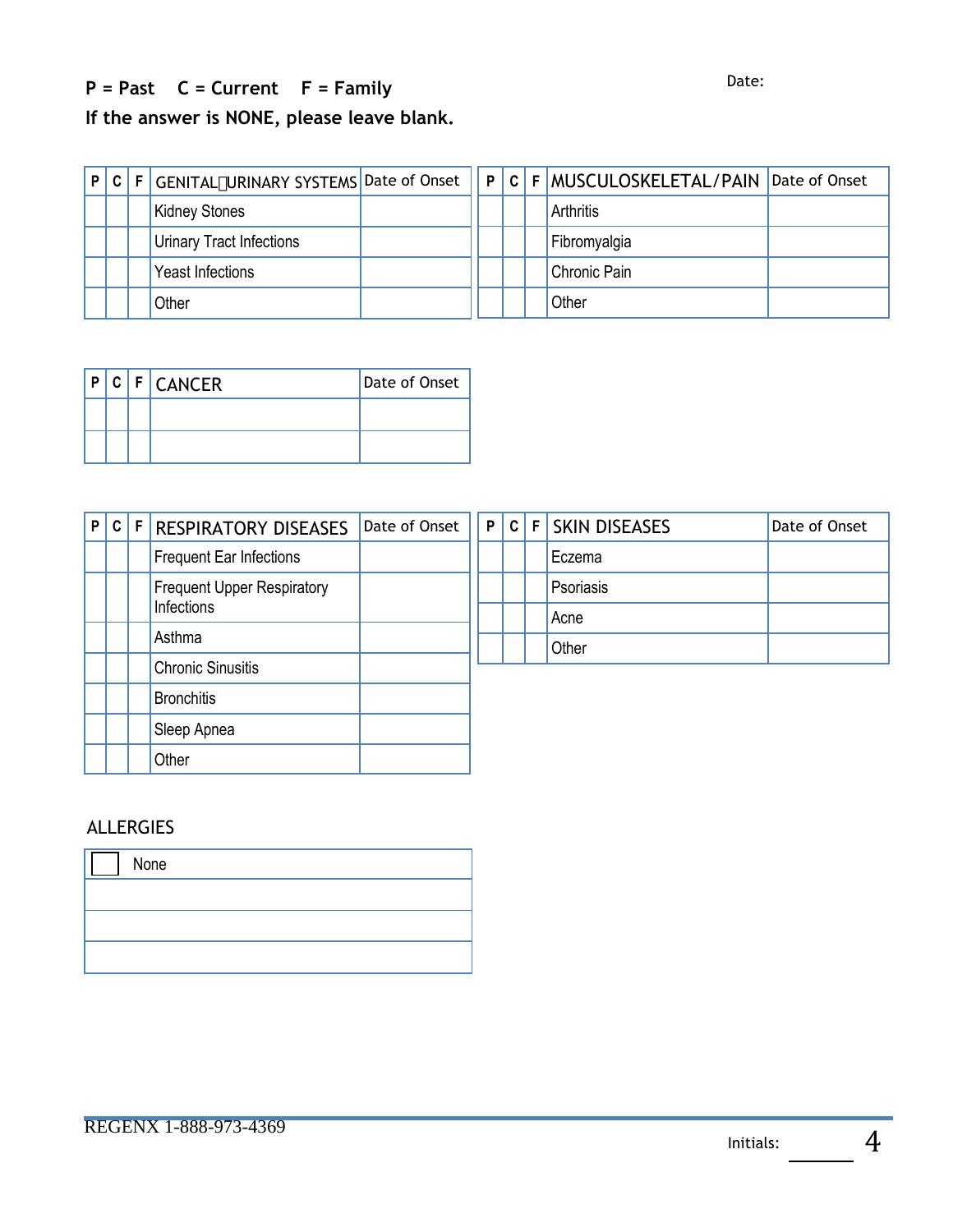## $P = Past$   $C = Current$   $F = Family$

## **If the answer is NONE, please leave blank.**

| P | $\mathbf C$ | F           | NEUROLOGIC/MOOD              | Date of Onset | P | C | F | PREVIOUS EVALUATIONS                                  | Date |
|---|-------------|-------------|------------------------------|---------------|---|---|---|-------------------------------------------------------|------|
|   |             |             | Depression                   |               |   |   |   | Full Physical Exam                                    |      |
|   |             |             | Anxiety                      |               |   |   |   | <b>Psychological Evaluations</b>                      |      |
|   |             |             | <b>Bipolar Disorder</b>      |               |   |   |   | Wechsler Preschool & Primary<br>Scale of Intelligence |      |
|   |             |             | Schizophrenia                |               |   |   |   | Speech & Language Evaluations                         |      |
|   |             |             | Headaches                    |               |   |   |   | <b>Genetic Evaluation</b>                             |      |
|   |             |             | Migraines                    |               |   |   |   | Neurological Evaluations                              |      |
|   |             |             | ADD/ADHD                     |               |   |   |   | <b>Gastroenterology Evaluations</b>                   |      |
|   |             |             | Sensory Integrative Disorder |               |   |   |   | Celiac/Gluten testing                                 |      |
|   |             |             | Autism                       |               |   |   |   | <b>Allergy Evaluation</b>                             |      |
|   |             |             | Mild Cognitive Impairment    |               |   |   |   | <b>Nutritional Evaluation</b>                         |      |
|   |             |             | Multiple Sclerosis           |               |   |   |   | <b>Auditory Evaluation</b>                            |      |
|   |             |             | <b>ALS</b>                   |               |   |   |   | <b>Vision Evaluation</b>                              |      |
|   |             |             | <b>Seizures</b>              |               |   |   |   | Osteopathic                                           |      |
|   |             |             | Other                        |               |   |   |   | Acupuncture                                           |      |
|   |             |             |                              |               |   |   |   | <b>Physical Therapy</b>                               |      |
| P | $\mathbf C$ | $\mathsf F$ | <b>INJURIES</b>              | Date of Onset |   |   |   | Occupational Therapy                                  |      |
|   |             |             | Back injury                  |               |   |   |   | Sensory Integration Therapy                           |      |
|   |             |             | Neck Injury                  |               |   |   |   | Language Classes                                      |      |
|   |             |             | Head Injury                  |               |   |   |   | Sign Language                                         |      |
|   |             |             | <b>Broken Bones</b>          |               |   |   |   | Homeopathic                                           |      |
|   |             |             | Other                        |               |   |   |   | Naturopathic                                          |      |
|   |             |             |                              |               |   |   |   | Craniosacral                                          |      |
|   |             |             |                              |               |   |   |   | Chiropractic                                          |      |
|   |             |             |                              |               |   |   |   | <b>MRI</b>                                            |      |
|   |             |             |                              |               |   |   |   | CT Scan                                               |      |
|   |             |             |                              |               |   |   |   | <b>Upper Endoscopy</b>                                |      |
|   |             |             |                              |               |   |   |   |                                                       |      |
|   |             |             |                              |               |   |   |   | <b>Upper GI Series</b>                                |      |
|   |             |             |                              |               |   |   |   | Ultrasound                                            |      |
|   |             |             |                              |               |   |   |   | Other                                                 |      |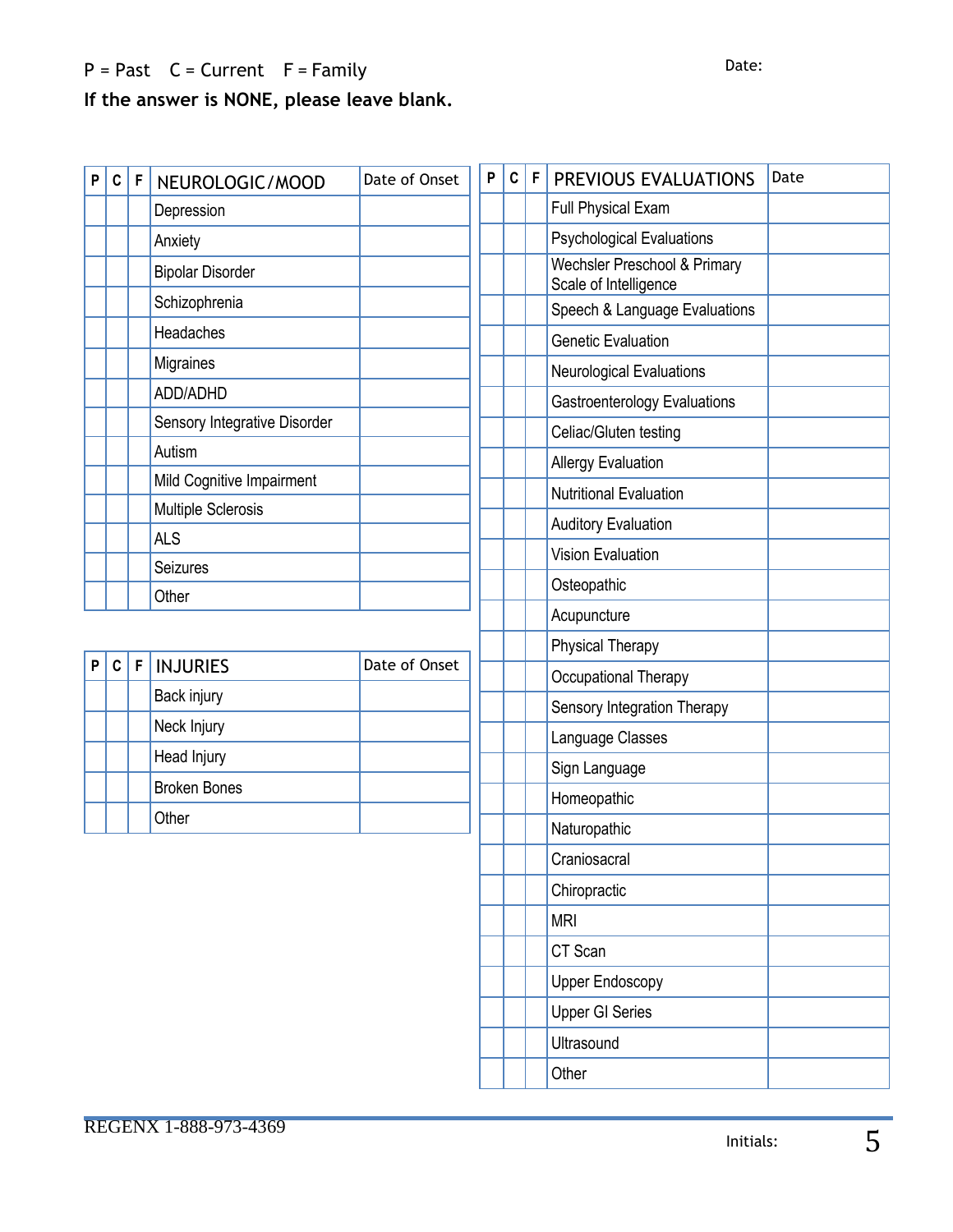| <b>MEDICATION</b>             | DOSAGE/ TYPE/ SIZE<br>/STRENGTH | <b>START</b><br><b>DATE</b> | <b>DETAILS / CHANGES IN</b><br><b>DOSAGES</b> |
|-------------------------------|---------------------------------|-----------------------------|-----------------------------------------------|
| Anastroze capsules            | mg                              |                             |                                               |
| Omnitrope mg vial             | mg                              |                             |                                               |
| Testosterone cypionate / zinc | 00mg/ml-mg 0ml                  |                             |                                               |
| Mic, B-Complex w/Lidocaine    | /0/0, mg Lido 0ml               |                             |                                               |
| <b>B-Complex</b>              | 00mg/ml 0mg                     |                             |                                               |
| <b>HCG</b>                    | How many?<br>IU                 |                             |                                               |
| Sermorelin                    | mg/mg/mg                        |                             |                                               |
| Testosterone gel              | How many times a day?           |                             |                                               |
| Testosterone cream            | How many times a day?           |                             |                                               |
| L-Carntine                    | $0$ mg/ml - 0ml                 |                             |                                               |
| Armour thyroid tablet         |                                 |                             |                                               |
| L-Arginine                    |                                 |                             |                                               |
| Lipitor                       |                                 |                             |                                               |
| Crestor                       |                                 |                             |                                               |
| Other                         |                                 |                             |                                               |
|                               |                                 |                             |                                               |
|                               |                                 |                             |                                               |
|                               |                                 |                             |                                               |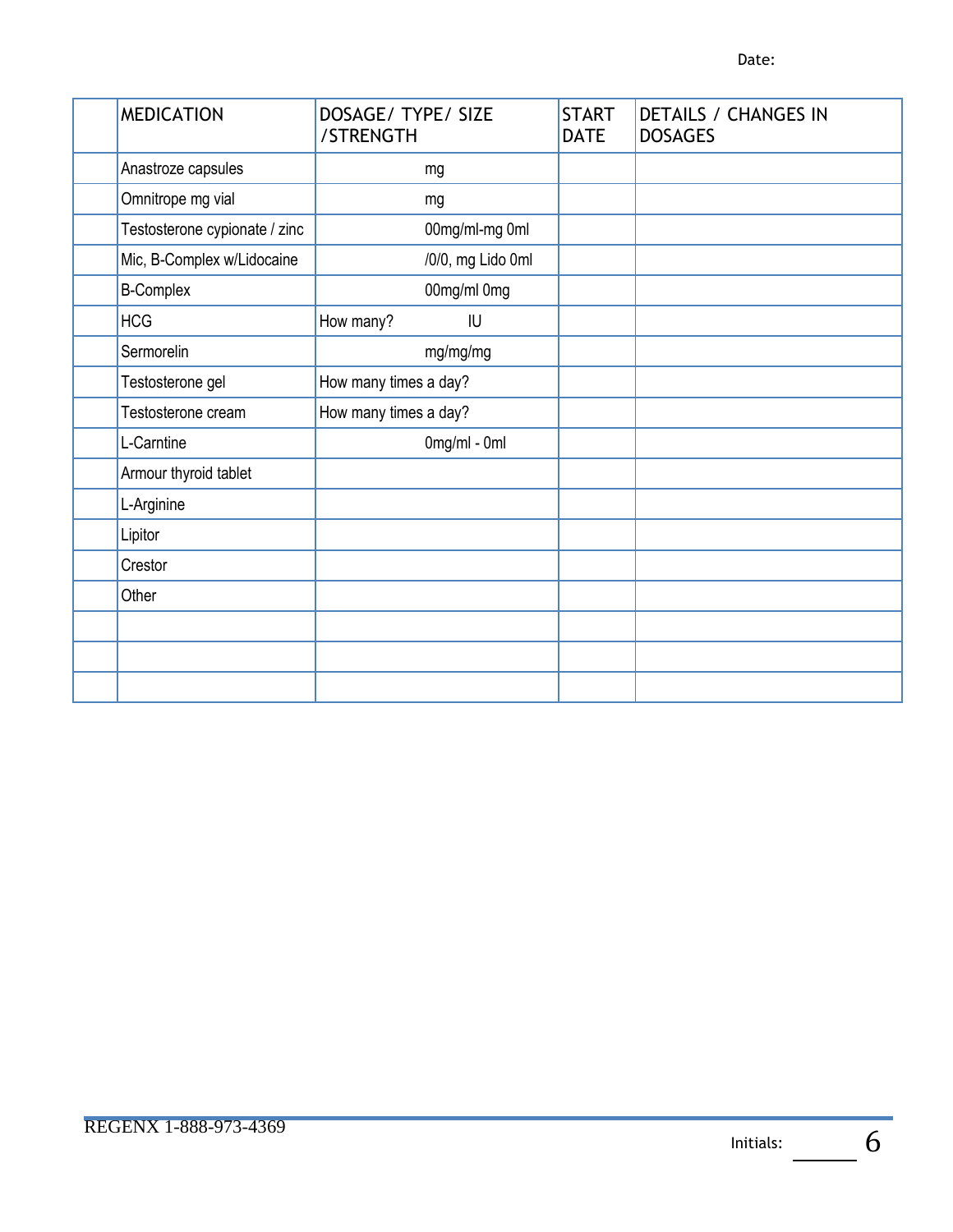- **1. Informed Consent Regarding Nutritional Supplements**
- **2. Patient Consent**
- **3. Consent to Treatment**
- **4. Insurance and HRT**
- **5. Authorization to Release Healthcare Information**

## 1. Informed Consent Regarding Nutritional Supplements

You Are Under No Obligation To Purchase Nutritional Supplements Through This Office.

As a service to you, we make nutritional supplements available in our office.

We provide these products only from manufactures who have gained our confidence through considerable research and experience.

We determine quality by considering:

the quality of science behind the product;

the quality of the ingredients themselves;

the quality of the manufacturing process; and the synergism among product components.

The brands of supplements that Regenx offers meet our high standards and tend to produce predictable results. We only use nutritional supplements that have achieved triple GMP Good Manufacturing Practices certification from leading independent quality organizations.

While these supplements may come at a higher financial cost than those found on the shelves of pharmacies or health food stores, the value must also include assurance of their purity, effectiveness, quality, bioavailability facility to be properly absorbed and utilized by the body as well as the absence of toxins. The chief reason we make these products available is to ensure quality. You are not guaranteed the same level of quality when you purchase your supplements from the general marketplace. We are not suggesting that such products have no value; however, given the lack of stringent testing requirements for dietary supplements, product quality varies widely. According to the Federal Food, Drug, and Cosmetic Act, as amended, Section 0 g, the term drug is defined as an " article intended for use in the diagnosis, cure, mitigation, treatment, or prevention of disease." Technically, vitamins, minerals, trace elements, or amino acids are not classified as drugs.

However, these substances can have significant effects on physiology and must be used rationally. In this office, we provide nutritional counseling and make individualized recommendations regarding use of these substances in order to upgrade the quality of foods in a patient's diet and to supply nutrition to support the physiological and biochemical processes of the human body. Although these products may also be suggested with a specific therapeutic purpose in mind, their use is chiefly designed to support given aspects of metabolic function. Use of nutritional supplements may be safely recommended for patients already using pharmaceutical medications drugs, but some potentially harmful interactions may occur. For this reason, it is important to keep all of your healthcare providers fully informed about all medications and nutritional supplements you may be taking. If you have any questions regarding Nutritional Supplements, please discuss them with our staff.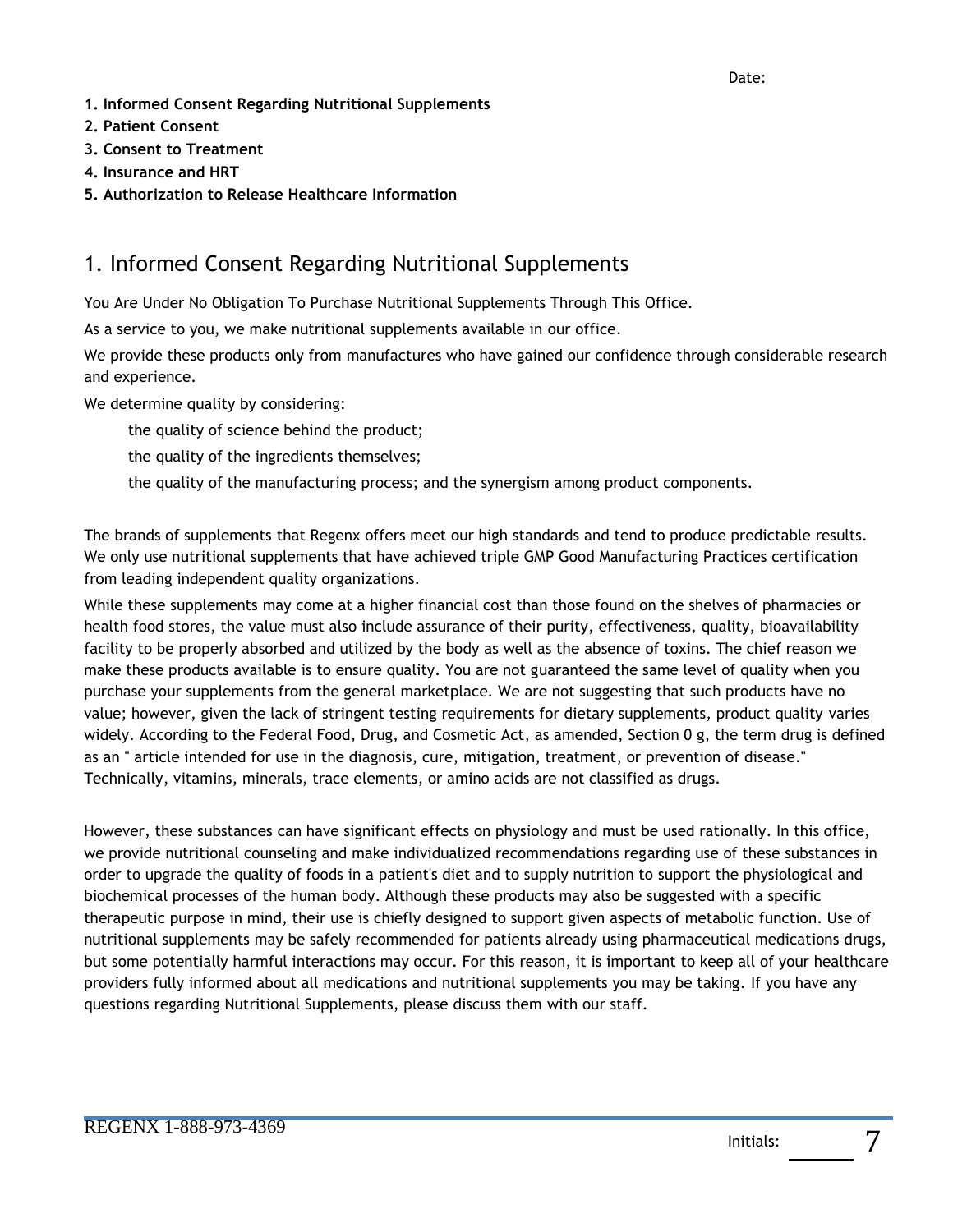## 2. Patient Consent

#### Use & Disclosure of Confidential Health Information

I, understand that as part of my health care, RegenX Medical Institute staff originates and maintains paper and/or electronic records describing my health history, symptoms, examination and test results, diagnoses, treatment, and any plans for future care or treatment. I understand that this information serves as a basis for planning my care and treatment. A means of communication among the many health professionals who may contribute to my care; A source of information for applying my diagnosis to my bill. I understand and I have been provided with a Notice of Privacy Practices that provides a more complete description of information uses and disclosures. I understand that I have the following rights and privileges: The right to review the notice prior to signing this consent The right to object to the use of my health information for directory purposes. The right to request restrictions as to how my health information may be used or disclosed to carry out treatment, payment, or health care operations. I understand that RegenX Medical Institute is not required to agree to the restrictions requested. I understand that I may revoke this consent in writing, except to the extent that the organization has already taken action in reliance thereon. I also understand that by refusing to sign this consent or revoking this consent, this organization may refuse to treat me as permitted by the Code of Federal Regulations. I further understand that RegenX Medical Institute reserves the right to change their notice and practices and prior to implementation, in accordance with the Code of Federal Regulations. If RegenX Medical Institute changes its privacy notices, we will issue a revised notice of Privacy Practices, which will contain the changes. Those changes may apply to any of your protected health information RegenX Medical Institute maintains. I understand that I may obtain a copy of RegenX Medical Institute Notice of Privacy Practices, including revisions of Notice, at any time by contacting RegenX Medical Institute at: 1060 Kane Concourse, Bay Harbor Florida, 33154 , or calling 305.973.4369.

I have had full opportunity to read and consider the contents of this Consent form and RegenX Medical Institute Notice of Privacy Practices. I understand that as part of treatment, payment, or health care operations, it may become necessary to disclose my protected health information to another entity, and I consent to such disclosure for these uses as permitted by law.

### 3. Consent to Treatment

I hereby give my consent to evaluation and treatment of Andropause, thyroid disorders, adrenal fatigue/stress, menopause and other hormone imbalances by providing a prescription of Hormone Replacement Therapy "HRT" and/or nutritional supplements, including vitamins, minerals and anti-oxidants and/or bio-identical supplements designed to alter hormone levels. The nature of the procedure is to raise levels of hormone in my body to levels which will improve quality of life, as well as functional ability, the goal of which being to decrease the incidence of sickness and disease.

#### I.) Alternative Treatment Approach

The reasonable alternatives to these therapies have been EXPLAINED to me and they include,

but are not limited to:

- MAINTAINING CURRENT HORMONE LEVELS
- TREATING CHRONIC PERSISTENT DISEASES AS THEY OCCUR
- TREATING SYMPTOMS WITH BIO-IDENTICAL MEDICATIONS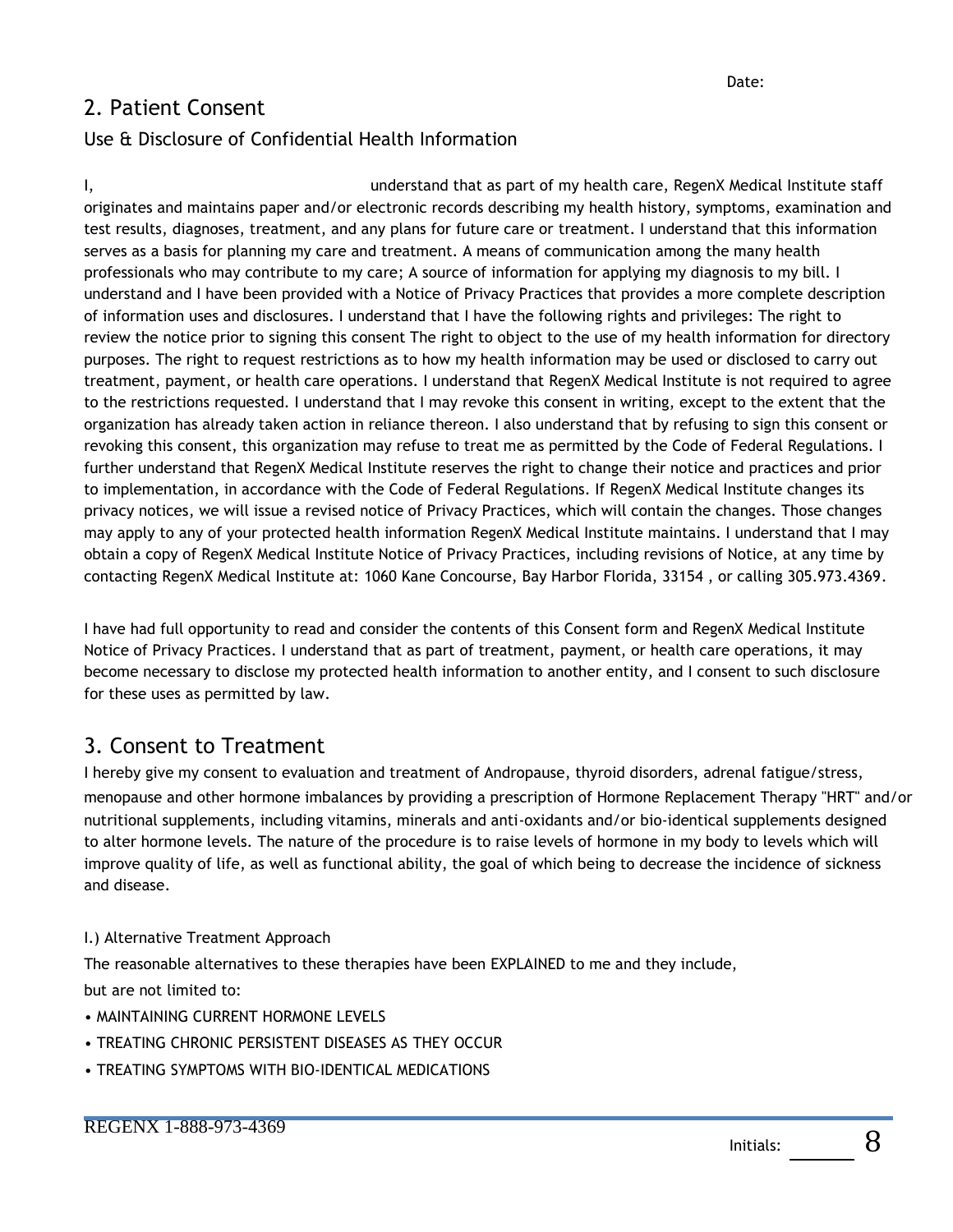#### II.) The General Nature and Extent of Treatment-Related Risks

Most hormone deficiencies are indicated by symptoms and may implicate the potential for illness when certain hormone levels are too high or low. Along with my doctor, I believe that it is when hormones are within a safe range to reduce my unwanted symptoms, that we will obtain the optimum goal in my health.

In Andropause, men gradually lose their ability to produce testosterone and some men develop elevated levels of estrogen. As men undergo an ever-increasing loss of testosterone, they are faced with anxiety, irritability, erectile dysfunction, bone loss, muscle loss, loss of strength, and loss of energy and memory impairment.

Possible side effects of male testosterone replacement or improper use include, but are not limited to: unwanted hair growth, enlargement of the prostate, loss of sperm production sterility, enlargement of breast tissue, testicular atrophy shrinking, acne, oily skin and hair, and in some studies, an increased risk of prostate cancer growth.

With respect to adrenal function, my doctor has explained the risks of adrenal therapy with me including the long term use of corticosteroid cortisol which has been associated with osteoporosis. I understand that my doctor will use other methods to help reestablish my own adrenal hormone production, but that this may involve the short term use of cortisol. In addition, I will be informed of long term complications if my doctor and I feel that long term use of cortisol is indicated.

In hypothyroidism, studies have shown that physicians may under-treat this condition. I understand that my physician will be working with me to suppress my symptoms and improve my quality of life by considering my symptoms, as well as my thyroid hormone levels to monitor the treatment of my disease. I understand that the potential side effects in using thyroid medication including osteoporosis, palpitations, dizziness, psychiatric problems mania, and elevated or irregular heart rate.

With respect to age and the incidence of Adult Growth Hormone Deficiency Syndrome: I appreciate that there are certain risks associated with the use of human growth hormone, or growth hormone secretagogues.

While growth hormone has been shown to increase muscle mass, lower fat mass and improve bone density, the clinical guidelines for the diagnosis and treatment of such a hormone loss have yet to be clearly established. Therefore, my physician at Regenx and I have discussed the benefits of human growth hormone and the associated risks. These risks include: water retention, which may result in leg swelling and elevated blood pressure, mild increase in fasting blood sugar and occasional bruises at the injection site. I may also develop infection at the injection site if I use improper technique. Most all of these side effects are reversible by dosage adjustment or discontinuing therapy. I understand that there are reasons to avoid the use of human growth hormone if I am prescribed such a medication. Some of these reasons are as follows: pre-existing cancer or tumors; uncontrolled diabetes; unusual lung diseases such as pulmonary fibrosis; pneumoconiosis; proliferative disease; bronchiolitis obliterans; systemic sclerosis or pregnancy. I do not currently have nor have I been diagnosed with any of these medical problems. I understand that if I am diagnosed with any of these medical problems, I should stop the entire treatment protocol immediately and notify my physician, so that my treatment plan can be reevaluated. I understand that taking growth hormone raises IGF- levels in the blood. In addition to the risks discussed above, I am aware that there are reports that indicate there may be an increased risk of prostate cancer associated with higher IGF- levels.

In menopause, women lose the majority of their hormones within a few years, causing in many cases, severe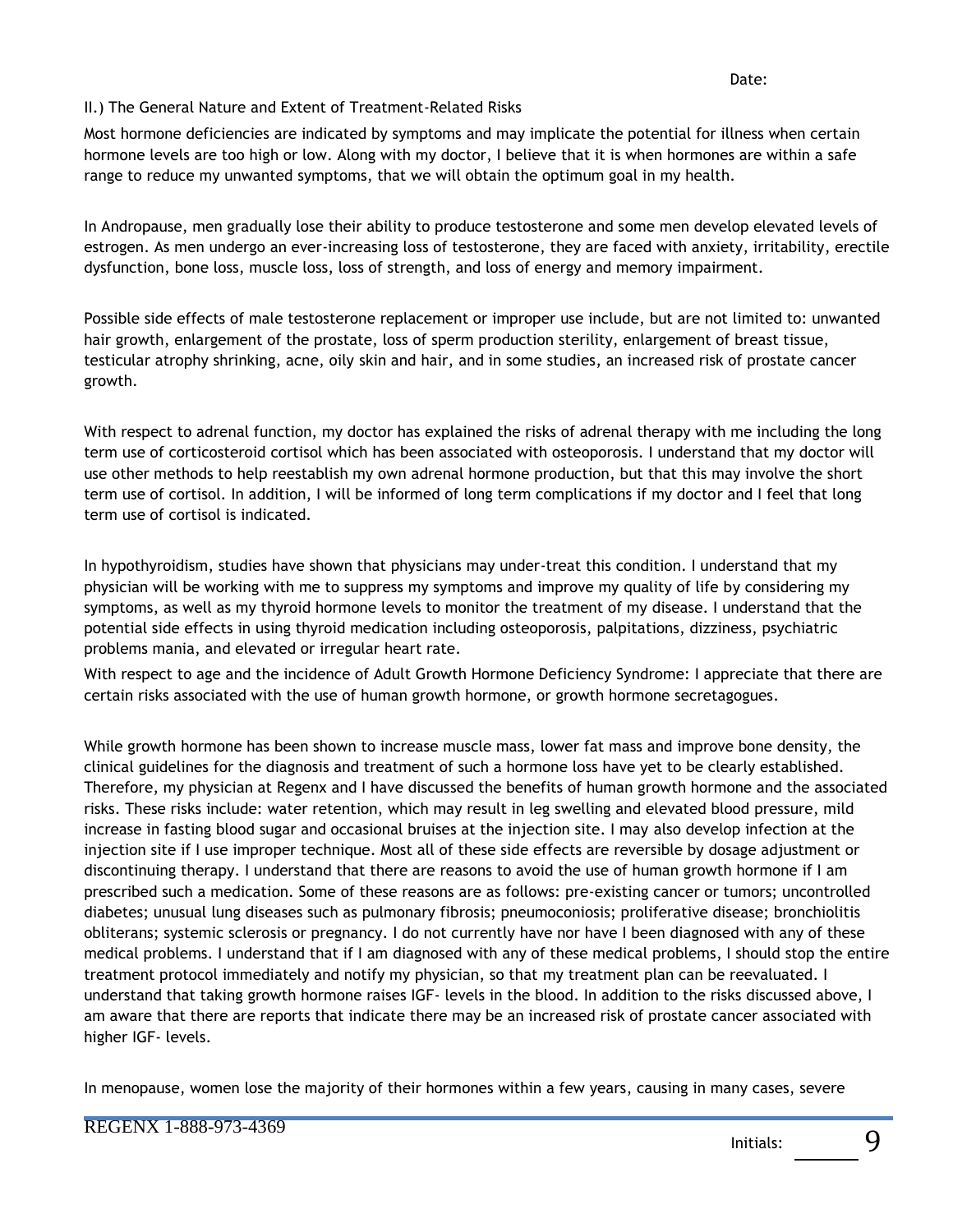Date:

distress, both mental and physical. Through the use of hormone replacement therapy, one can counter this decline and help alleviate the symptoms due to menopause. Additionally, studies now indicate that hormone therapy is effective in the treatment of osteoporosis, as well as other disease process associated with hormone decline as we age. The potential adverse effects for women using estrogen, progesterone and/or testosterone include, but are not limited to: breast swelling and/or discomfort, fluid retention, dizziness, palpitations, break through bleeding, requiring an endometrial biopsy, acne, unwanted hair growth, oily skin and hair, and headache.

I also understand that if I am female and become pregnant, I should discontinue the entire treatment protocol immediately and notify my physician.

I understand that this hormone therapy is not for the purpose of preventing pregnancy. If I should become pregnant during the course of therapy, there are potential risks to the fetus unborn.

#### III.) Safety of Hormone Replacement

Although in my physician's opinion, the majority of data points toward safety, no one has yet proven or has yet disproven a causal relationship between the use of hormone therapy and cancer. I understand that careful surveillance and close monitoring are requirements of all patients to minimize any possible risk. I understand there are other studies that point to a higher incidence of cancer in patients who take Hormone Replacement Therapy. However, these studies, which show an association two variables present simultaneously, do not demonstrate cause and effect. I realize that it may be a number of years before we know if there is any true cause and effect between hormones and increased risk for cancer in women or men. I understand that although each hormone has been approved by the Food and Drug Administration "FDA" for use in the treatment of certain diseases, I also understand that the FDA only approves or disapproves of products made by manufacturers which are produced in an established dosage and form. Therefore by definition, the FDA does not "approve" or "disapprove" of hormones which are given in an individual dose and in an appropriate form for each patient as determined by my doctor at Regenx. I also understand that my doctor may choose to discuss with me and provide to me medications that are off-label in order to offer to me the widest range of therapies possible. "Off-label" use means the use of FDA approved drugs for purposes other than those for which the FDA has approved them. "Off-label" prescribing is a legal and common practice by physicians in the United States. A recent study found that more than 0% of overall prescription drugs in the U.S. and close to 0% of drugs in some specialties are used in an off-label manner.

#### IV.) Administering the hormones; Remedies; Termination of Treatment

Any questions I have regarding this treatment have been answered to my satisfaction.

I understand that I will be responsible for administering the hormones prescribed to me at home.

I will conform and comply with the recommended dose and methods of administration.

I also agree to conform to the request for initial and subsequent blood tests, as required to monitor my hormone levels. I understand that failure on my part to follow my physician's recommendations in dosage and use of my hormones and medication may result in unwanted and potentially harmful side effects/results.

I understand that failure to have appropriate laboratory testing completed at the interval established by my physician and failure to follow up with my physician at the recommended appointments may lead also to adverse unwanted side effects. I also understand there are possible benefits associated with these procedures. I understand that no guarantee has been made to me regarding outcomes neither of this treatment, nor on resolution of my symptoms. I understand that not all patients receive the same degree of response.

I also understand that the benefits derived from therapy will cease and those derived from hormone therapy and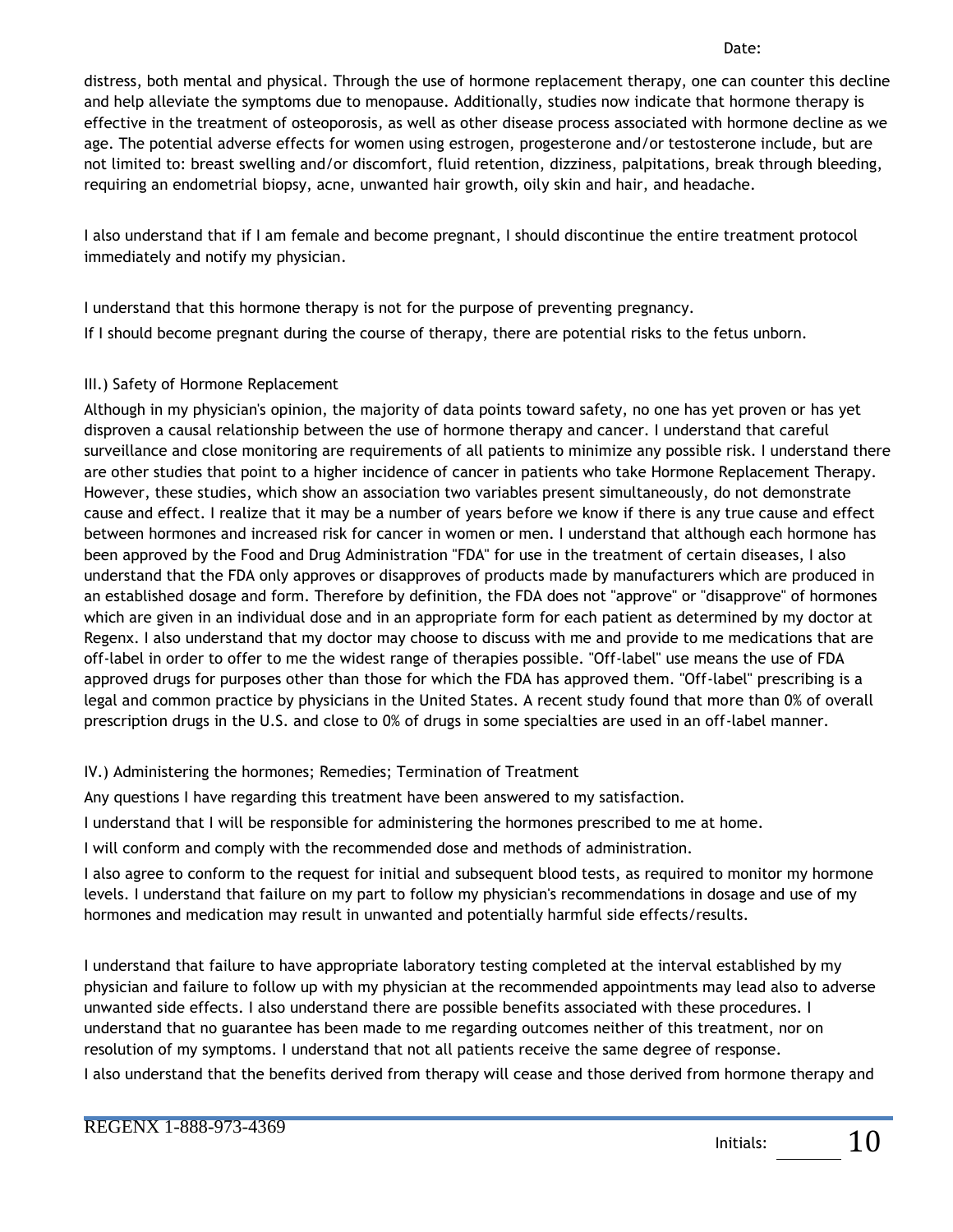Date:

drugs that alter hormone levels may not reverse if the therapy is discontinued. I authorize Regenx to perform this treatment.

I understand they may be assisted by other health professionals, as necessary, and agree to their participation in my care as it relates to nutritional supplementation and hormone modulation therapy. I certify that I am under the regular care of another physician for all other medical conditions.

I understand that this is a specialized practice and does not hospitalize patients.

I also understand that I will continue under the care of my other physicians for any ongoing medical condition as well as for any medical consultation that I may need.

I ASSUME FULL LIABILITY FOR ANY ADVERSE EFFECTS THAT MAY RESULT FROM NON-NEGLIGENT ADMINISTRATION OF THE PROPOSED TREATMENT.

I WAIVE ANY CLAIM IN LAW OR EQUITY FOR REDRESS OF ANY GRIEVANCE THAT I MAY HAVE CONCERNING OR RESULTING FROM THIS PROCEDURE, EXCEPT AS THAT CLAIM PERTAINS TO NEGLIGENT ADMINISTRATION OF THE PROCEDURE.

I hereby confirm that the nature and purpose of portions of the aforementioned treatment are considered by some to be medically unnecessary and/or experimental, as there are no long-term studies documenting the results.

The risks involved and the possibilities of complications have been explained to me.

I fully understand that some aspects of the treatment to be provided may be considered experimental and unproven by scientific testing and peer-reviewed publication.

I understand that I may suspend or terminate treatment at any time, and hereby agree to immediately notify Regenx' physician of any such suspension or termination.

**The undersigned certifies that HE/SHE has read and understands all the above, and as the Patient, agrees to and accepts the terms. I acknowledge I have been encouraged to ask any questions regarding this therapy. To attest to MY FULL, COMPETENT, AND INFORMED CONSENT to this treatment, I hereby affix my signature to this Consent to Treatment.** 

## 4. Insurance and HRT

As you are aware, we are a non-participating provider with Medicare and Out of Network Providers which means we do not participate with any insurance company. If you belong to an HMO, Medicare or state benefit program, you must pay out of pocket all therapy costs generated by our office.

#### **Disclaimer of Medicare/Private Insurance Benefit**

Patient acknowledges that Regenx Medical Institute have not made any representation or warranty that the treatment or any portion thereof qualifies, or will qualify for reimbursement, or assignment under any Medicare, Medicaid and/or any other federal/state government or private insurance program.

Patient hereby covenants to Regenx Medical Institute, that he or she shall not submit any claims to Medicare or any other government program for any portion of the treatment at any time.

Patient agrees to indemnify Regenx Medical Institute, and its members and managers against any claim, action,